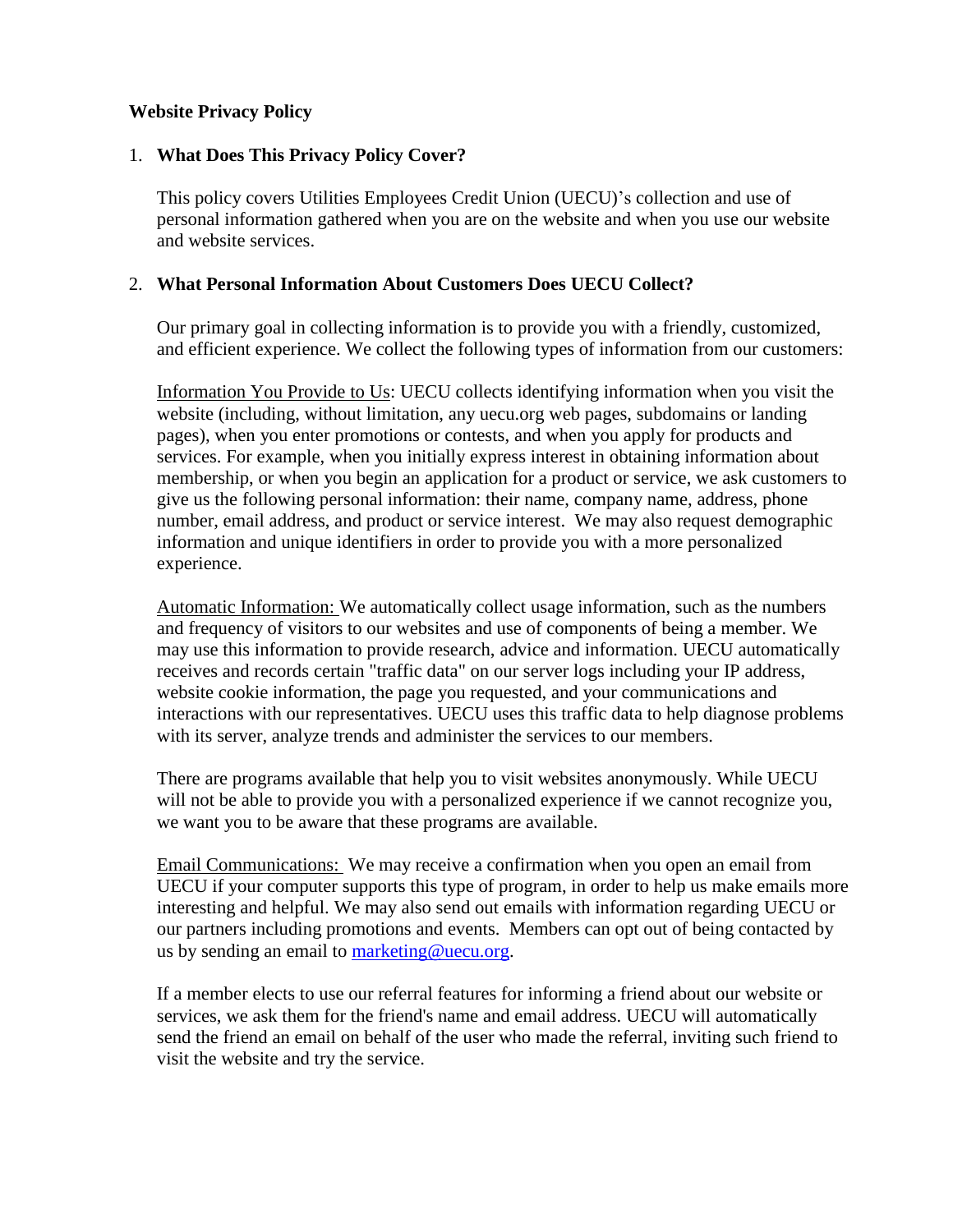# 3. **What about Cookies?**

Cookies are alphanumeric identifiers that we transfer to your computer's hard drive through your Web browser to enable our systems to recognize your browser and tell us how and when pages in our site are visited and by how many people. UECU employs cookies in order for its server to recognize a return visitor as a unique user. The cookies placed by the UECU server are readable only by UECU, and cookies cannot access, read or modify any other data on a computer.

The "help" portion of the toolbar on the majority of browsers will direct you on how to prevent your browser from accepting new cookies, how to command the browser to tell you when you receive a new cookie, or how to fully disable cookies. Please note, however, that if you do not enable cookies, you will not be able to take advantage of some of our attractive features.

# 4. **Will UECU Share Any of the Information it Receives?**

Information about our members is an integral part of our business. We neither rent nor sell your personal information to anyone. We share your personal information only under agreements with our joint marketing partners, which include companies that offer products and services such as described below:

 Payment processing, loan application processing, bill payment, check printing, overdraft protection, rewards, real estate loans, debit/credit cards, insurance products, investment services and 24 hour banking services.

Protection of UECU and Others**:** We may release personal information when we believe in good faith that release is necessary to comply with that law; enforce conditions of use and other agreements; or protect the rights, property, or safety of UECU, our employees, our users, or others. This includes exchanging information with other companies and organizations for fraud protection and risk reduction.

### 5. **Is Information About Me Secure?**

All customer information collected and stored by UECU is maintained in a secure corporate data center and/or otherwise subject to best practices access protection. Only employees who need member information to perform a specific job are granted access to it. All of our employees are kept up to date on our privacy and security practices.

# 6. **Can Children Use UECU's website services?**

Our site and the use of services made available through UECU are not intended for children under the age of 13. UECU does not knowingly or specifically collect information about children under the age of 13 and believes that children of any age should get their parents' consent before giving out any personal information. If you believe that we have mistakenly or unintentionally collected such information through our website, please notify us at [marketing@uecu.org](mailto:marketing@uecu.org) so that we may immediately delete the information from our servers.